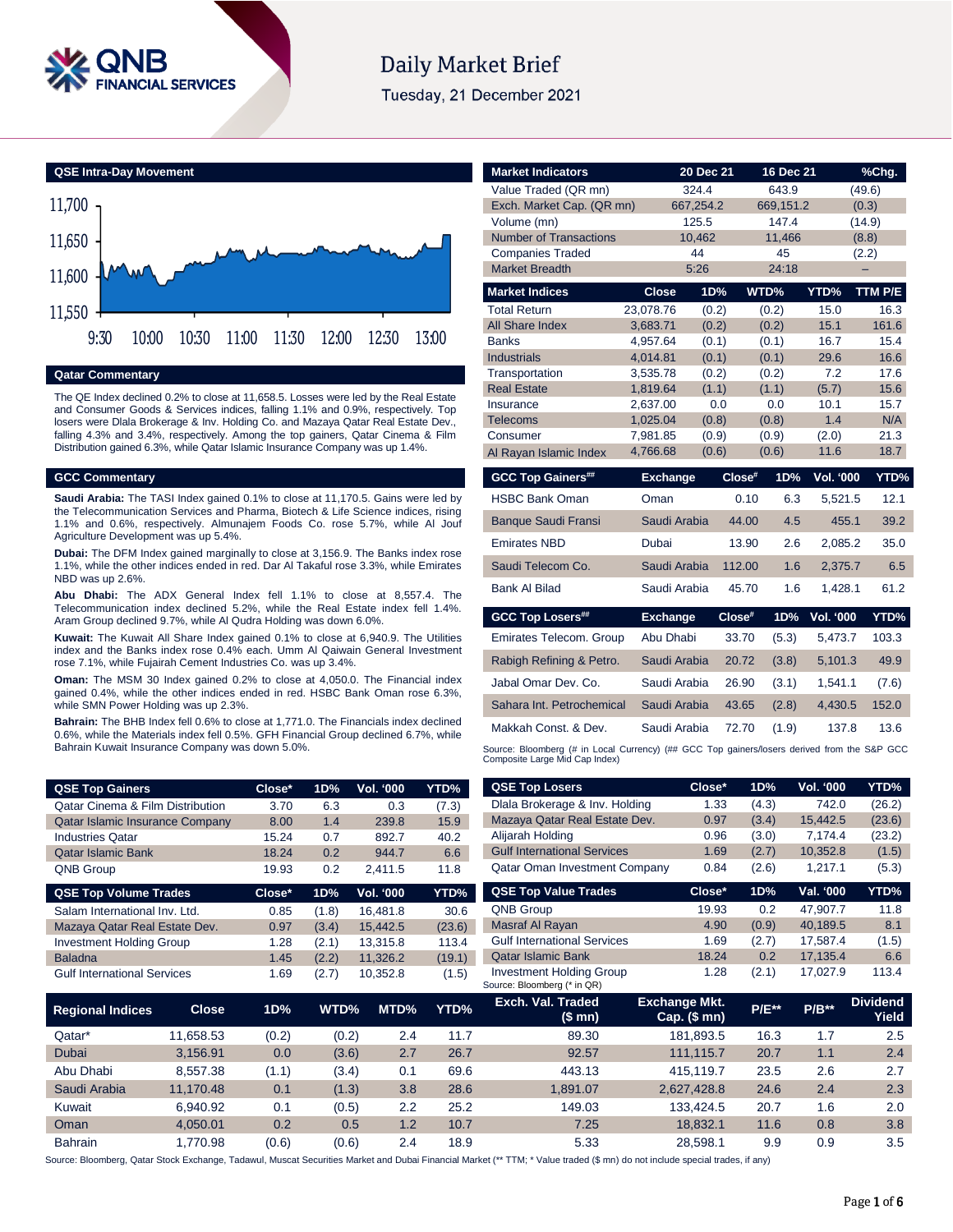## **Qatar Market Commentary**

- The QE Index declined 0.2% to close at 11,658.5. The Real Estate and Consumer Goods & Services indices led the losses. The index fell on the back of selling pressure from Qatari and Arab shareholders despite buying support from GCC and foreign shareholders.
- Dlala Brokerage & Inv. Holding Co. and Mazaya Qatar Real Estate Dev. were the top losers, falling 4.3% and 3.4%, respectively. Among the top gainers, Qatar Cinema & Film Distribution gained 6.3%, while Qatar Islamic Insurance Company was up 1.4%.
- Volume of shares traded on Monday fell by 14.9% to 125.5mn from 147.4mn on Sunday. Further, as compared to the 30-day moving average of 129.4mn, volume for the day was 3.0% lower. Salam International Inv. Ltd. and Mazaya Qatar Real Estate Dev. were the most active stocks, contributing 13.1% and 12.3% to the total volume, respectively.

| <b>Overall Activity</b>        | Buy %*   | Sell %*  | Net (QR)         |
|--------------------------------|----------|----------|------------------|
| Qatari Individuals             | 27.98%   | 34.30%   | (20, 495, 820.0) |
| <b>Qatari Institutions</b>     | 20.68%   | 25.38%   | (15, 226, 462.5) |
| Qatari                         | 48.66%   | 59.67%   | (35, 722, 282.6) |
| <b>GCC Individuals</b>         | 0.57%    | 0.64%    | (227, 788.4)     |
| <b>GCC</b> Institutions        | 4.98%    | 3.01%    | 6,378,135.7      |
| <b>GCC</b>                     | 5.55%    | 3.65%    | 6,150,347.4      |
| Arab Individuals               | 12.20%   | 12.76%   | (1,816,643.5)    |
| <b>Arab Institutions</b>       | $0.00\%$ | $0.00\%$ |                  |
| Arab                           | 12.20%   | 12.76%   | (1,816,643.5)    |
| <b>Foreigners Individuals</b>  | 3.31%    | 3.93%    | (2,002,744.4)    |
| <b>Foreigners Institutions</b> | 30.28%   | 19.99%   | 33,391,323.2     |
| <b>Foreigners</b>              | 33.60%   | 23.92%   | 31,388,578.7     |

Source: Qatar Stock Exchange (\*as a % of traded value)

# **Earnings Calendar**

| <b>Earnings Calendar</b> |
|--------------------------|
|                          |

| <b>Tickers</b> | <b>Company Name</b> | Date of reporting 4Q2021 results | No. of days remaining | Status |
|----------------|---------------------|----------------------------------|-----------------------|--------|
| ABQK           | Ahli Bank           | 13-Jan-22                        | n,                    | Due    |
|                |                     |                                  |                       |        |

#### Source: QSE

| ×<br>г | <b>Service Service</b> |  |
|--------|------------------------|--|
|        |                        |  |

**Qatar** 

- **ABQK board of directors to meet on January 13 –** Ahli Bank (ABQK) has announced that the board of directors will be holding a meeting on January 13, 2022 at 1:30 PM , to approve the financial results for the financial year ending December 31, 2021 and to discuss the proposal for profit distribution (QSE)
- **Nakilat ESG report showcases its continuous commitment to global sustainable growth –** Qatar Gas Transport Company (QGTS, Nakilat) announced the publication of its inaugural Environmental, Social, and Governance (ESG) Report 2020. The report presents a snapshot of the company's ESG progress for the entire year and takes a detailed look at important areas, such as health and safety, climate change, and human capital management, including diversity, equity, and inclusion, as well as governance practices. In addition, the report highlights the company's continuous commitment and vision to enable sustainable growth in communities around the world. The publication of this report is the culmination of a concerted effort by the company over the past two years to establish a world class reporting system that accurately reflects environmental, social, and corporate governance in the company, as well as the commitment to full transparency towards all stakeholders. Nakilat developed a detailed roadmap and formed an executive committee with its senior management overseeing and managing the implementation of the company's ESG report publishing strategy. The management spared no effort in allocating resources and providing the required support for the preparation of the report, including periodic review of activities, initiatives, and information related to the reporting methodology, the company said. Featuring important environmental data on gas emissions during the company's fleet operations, Nakilat's ESG report demonstrates to all stakeholders the company's

commitment and active involvement in finding solutions to reduce carbon emissions in the transport industry, in line with the directions of the International Maritime Organization (IMO). Along with the expansion of Nakilat's subsidiaries and joint ventures (shipping and non-shipping), the company has successfully managed to implement a unified environmental approach within its group of companies and urges its partners to work together to create a sustainable environment. (Gulf-Times.com)

- **Rolls-Royce to get Qatari funding for small Nuclear reactors –** Rolls-Royce Holdings Plc has reached an agreement under which Qatar will invest in the British aerospace firm's small modular reactor business. The company already signed a deal with the oil-producing nation to invest billions in green engineering projects. This latest move will see Rolls-Royce give up some of its stake in the SMR unit, according to the Daily Telegraph, as Qatar's sovereign wealth fund takes a 10% equity share. Qatar will invest 85mn Pounds (\$112mn) in Rolls-Royce SMR Limited. The Rolls-Royce SMR business is now fully funded, the company said in a statement. (Bloomberg, Reuters)
- **Truss hails Qatar's massive £85mn investment in key Brexit Britain industry –** Qatar has planned to invest £85mn into the UK's nuclear power sector. Foreign Secretary Liz Truss today tweeted: "Great to see Qatar's new £85mn investment in the UK. The Qatar Investment Authority is supporting Rolls-Royce to build mini nuclear reactors, which will "Boost a great UK business", "Create British jobs" and "Help the UK reach its netzero target." (Bloomberg\_
- **Expatriate workers' role in Qatar's development lauded –** The International Migrants Day in Doha Monday highlighted the significant contribution of expatriates in nation building, in both the country of origin and country of destination, through their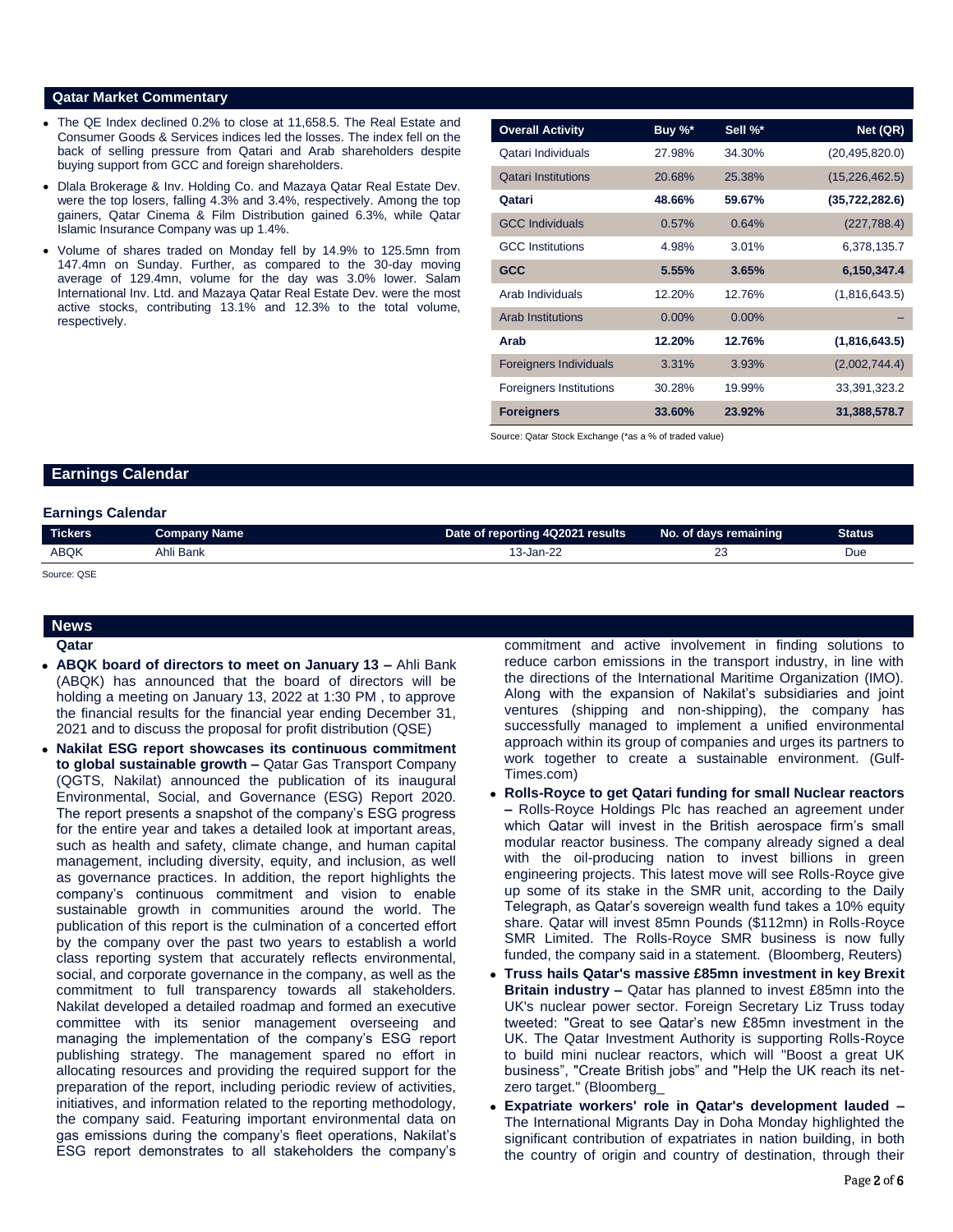hard work and dedication. "Qatar is witnessing an important stage in its history moving forward in a comprehensive and accelerated development that it has not witnessed before, and expatriate workers play a role in this development," Ministry of Foreign Affairs Secretary-General Dr Ahmed bin Hassan Al-Hammadi said at the celebration, held at Marriott Marquis City Center Doha. (Gulf-Times.com)

- **Qatar Airways issues legal proceedings against Airbus –** Qatar Airways said it has issued legal proceedings against Airbus at the High Court in London regarding alleged issues with Airbus A350 aircraft. "We have sadly failed in all our attempts to reach a constructive solution with Airbus in relation to the accelerated surface degradation condition adversely impacting the Airbus A350 aircraft, Qatar Airways said in an emailed statement. "Qatar Airways currently have 21 A350 aircraft grounded by the condition and the legal proceedings have been commenced to ensure that Airbus will now address our legitimate concerns without further delay". (Bloomberg)
- **Airbus confirms receipt of formal legal claim by Qatar Airways –** Airbus confirmed it has received a formal legal claim in the English courts filed by Qatar Airways, relating to the dispute over the degradation of surface and paint on certain Qatar Airways' A350XWB aircraft, according to a statement posted to its website today. Airbus "is in the process of analyzing the contents of the claim," and "intends to vigorously defend its position". (Bloomberg)
- **Qatar Airways becomes first carrier to make transaction on IATA Aviation Carbon Exchange –** Qatar Airways and the International Air Transport Association (IATA) announced that Qatar Airways became the first carrier to make a transaction on the IATA Aviation Carbon Exchange (ACE) using IATA Clearing House (ICH). The IATA Aviation Carbon Exchange (ACE) is a centralized marketplace where airlines and other aviation stakeholders can trade CO2 emission reduction units for compliance or voluntary offsetting purposes. With a secure and easy to use trading environment, ACE offers the highest transparency in terms of price and availability of emission reduction units while simplifying the process for air carriers to access carbon markets to achieve their decarbonization targets. (Gulf-Times.com)

# **International**

 **Global M&A activity smashes all-time records to top \$5tn in 2021 –** Global merger and acquisition (M&A) activity shattered all-time records in 2021, comfortably erasing the high-water mark that was set nearly 15 years ago, as an abundance of capital and sky-high valuations fueled frenetic levels of dealmaking. The value of M&A globally topped \$5tn for the first time ever, with volumes rising 63% to \$5.63tn by Dec. 16, according to Dealogic data, easily surpassing the pre-financialcrisis record of \$4.42tn in 2007. "Corporate balance sheets are incredibly healthy, sitting on \$2tn of cash in the U.S. alone - and access to capital remains widely-available at historically low costs," said Chris Roop who co-heads North America M&A at JPMorgan. Technology and healthcare, which typically account for the biggest share of the M&A market, led the way again in 2021, driven partly by pent-up demand from last year when the pace of M&A activity fell to a three-year-low due to the global financial fallout from the COVID-19 pandemic. Companies rushed to raise funds from stock or bond offerings, large corporates took advantage of booming equity markets to use their own stock as acquisition currency, while financial sponsors swooped on publicly listed companies. Moreover, robust corporate earnings and an overall bright economic outlook gave chief executives the confidence to pursue large, transformative deals, despite potential headwinds such as inflationary pressures. "Strong equity markets are a key driver of M&A.

When stock prices are high, that usually corresponds with a positive economic outlook and high CEO confidence," said Tom Miles, co-head of Americas M&A at Morgan Stanley. Overall deal volumes in the US nearly doubled to \$2.61tn in 2021, according to Dealogic. Dealmaking in Europe jumped 47% to \$1.26tn, while Asia Pacific rose 37% to \$1.27tn. A number of the year's biggest transactions -- AT&T Inc's \$43bn deal with Discovery Inc and the \$34bn leveraged buyout of Medline Industries Inc -- were announced during the first half of the year. But the pace of dealmaking showed no signs of slowing in the second half. On Nov. 21, KKR made a bid approach for Italy's biggest telecoms operator, Telecom Italia, valuing it at roughly \$40bn including net debt in what would rank as the biggest ever private equity buyout in Europe should it go ahead, and the second largest globally. (Reuters)

- **Fannie Mae: US home sales to rise 7.1% in 2021, fall next two years –** Home sales across the US are expected to end 2021 up 7.1%, but are forecast to decline over the next two years as limited supply, along with higher mortgage rates and prices, cool the residential real estate market, Fannie Mae said on Monday. The government-sponsored enterprise's Economic and Strategic Research Group raised its 2021 home sales growth projection from a prior 5.3%, citing an expected strong year-end surge in home buying. A 7.1% increase would be just under 2020's 7.3% jump. However, the forecast showed home sales declining 1.4% next year due to limited listings and other factors, and falling 3.8% in 2023. "The expectation that mortgage rates will continue to drift upward, averaging 3.2% in 2022, coupled with additional home price appreciation, are likely to make affordability a growing constraint on home sales in the new year," Fannie Mae said in a statement. It added that moves by the US Federal Reserve to tighten monetary policy to combat inflation "will combine with ongoing supply issues and stillappreciating home prices to slow sales activity." (Reuters)
- **Lloyds survey: UK businesses feel pressure from Omicron –** British business confidence began to feel the impact of the Omicron variant of coronavirus this month, alongside further upward pressure on prices and staffing costs, a survey showed. Lloyds Bank said its monthly business confidence survey, conducted between Nov. 26 and Dec. 10, held steady at 40% this month, well above its long-run average of 28%. However, responses weakened in the second week of the survey when the impact of the Omicron variant began to become clearer, with sentiment falling back to 32%, similar to during the spring and summer. Last week IHS Markit purchasing managers' data showed activity growth fell to a 10-month low this month. "Businesses face into a number of headwinds and challenging trading conditions, including higher interest rates, as we move into 2022, but many remain resilient and hopeful that acute downside risks are not realized," said Hann-Ju Ho, senior economist at Lloyds Bank Commercial Banking. The Bank of England raised its main interest rate to 0.25% from 0.1% last week - despite seeing a short-term hit to growth from Omicron and its chief economist said further rate rises were likely if price pressures did not ease. Lloyds survey showed 45% of businesses expected to raise prices in December, up from 44% in November, as wage pressures - an especial concern for the BoE - increased further. "Pay expectations continue to show strength, reaching new highs of 48% and 26% for firms expecting average pay growth of 2% and 3% respectively," Lloyds said. Some 14% of businesses expected to raise pay by at least 4%, the bank added. The pay expectations are broadly in line with those of other surveys. (Reuters)
- **Weekend shopper numbers on UK high streets suffer Omicron hit –** The number of shoppers on Britain's high streets fell by 2.6% over the weekend as the highly contagious Omicron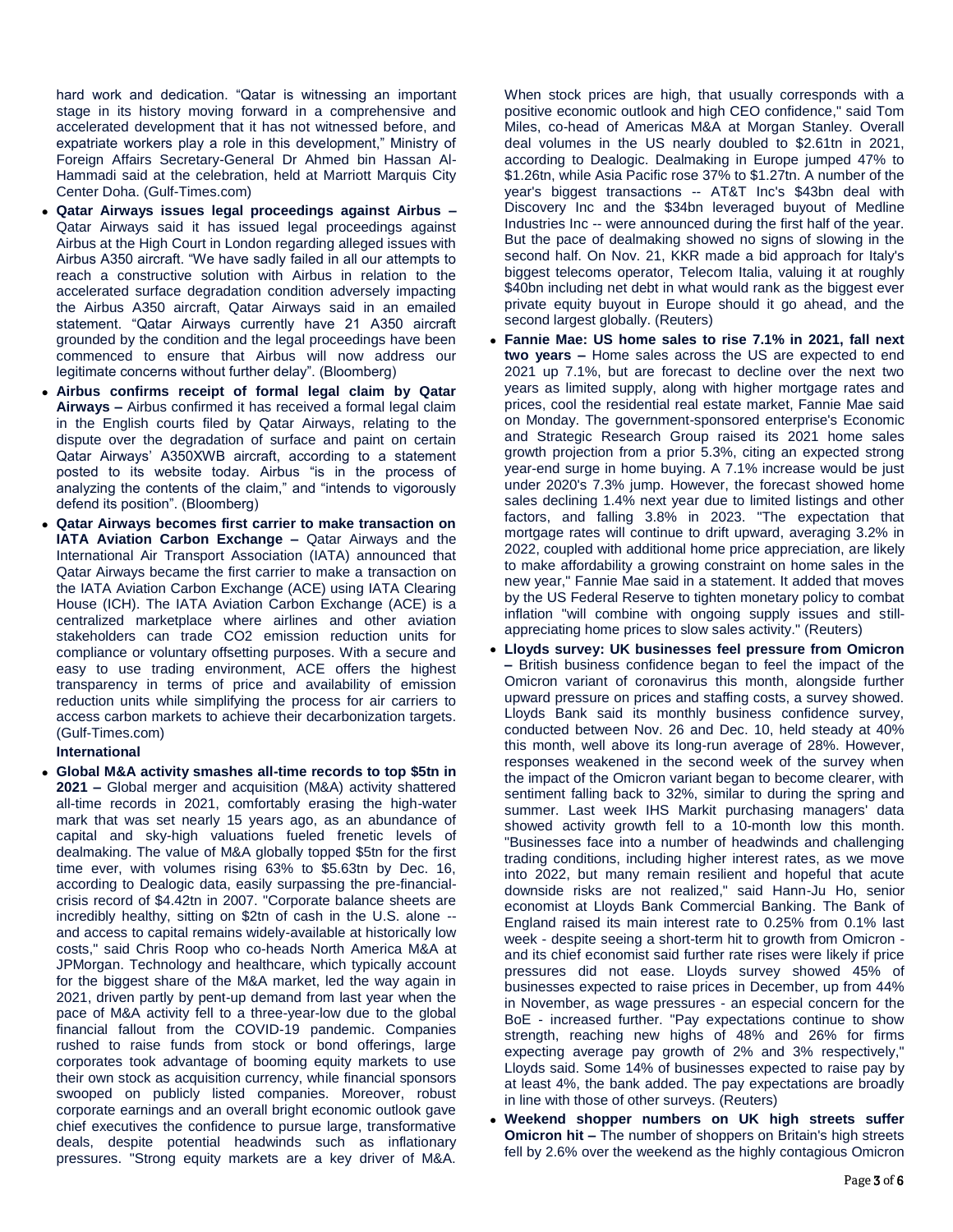variant of coronavirus kept people at home, market research company Springboard said on Monday. Shopper numbers plunged 8.5% in central London on December 18 and December 19, compared with the number of people out a week earlier, Springboard said. Footfall dropped 6.4% in cities outside of the capital. The outcome was better in smaller market towns, shopping centers and retail parks, with footfall up 3.4%, 0.5% and 4.7% respectively. Separate figures from trade body UKHospitality showed a 40% fall in takings over the weekend and deep gloom about the prospects for New Year's Eve. British officials first voiced concern about the Omicron variant on Nov. 25. Two weeks later Prime Minister Boris Johnson stepped up COVID-19 restrictions in England, asking people to work from home, wear masks in public places and use certificates of vaccination or a negative COVID-19 test to slow the spread. Springboard said total shopper numbers over the week to December 18, traditionally one of the biggest shopping weeks of the year, were up 5.5% versus the previous week. The gap in footfall from the 2019 level was 19.1% last week, but footfall was 22.5% above 2020 when many shops were closed during a general lockdown. (Reuters)

- **German tax take continues to surge but supply bottlenecks drag –** Germany's tax take surged again in November, rising 15.4% on the year to 54.9 billion euros, thanks to its recovery from the pandemic earlier this year, although the economic upturn has since waned, according to the finance ministry's monthly report. The combined tax income of central and regional government in Europe's largest economy rose 10.2% in the first 11 months of the year, according to the report. Experts expect about a 9% rise for the full-year. Still, the recovery that drove Germany's rise in tax income has waned of late due to a fourth COVID-19 wave and supply bottlenecks, according to the report. Supply chains that were broken by the pandemic are struggling to recover, partly because of fresh outbreaks and resulting restrictions on public life that continue to impact production and transport, the ministry said. Sea trade for example is continuously disrupted by quarantine measures in certain ports. "The supply difficulties should last throughout winter and could weigh on retail as well as industry," the ministry said. Inflation, currently running at 5.2% - its highest rate in nearly 30 years - should ease slightly in the new year, it wrote. (Reuters)
- **China Mobile to raise up to \$8.8bn in Shanghai listing –** China Mobile, the world's largest mobile network operator by total subscribers, said on Tuesday it aims to raise up to 56bn yuan (\$8.8bn) in a Shanghai public offering, a year after being kicked off the New York Stock Exchange. A growing number of US-listed Chinese companies are seeking listings in China or Hong Kong amid rising Sino-US tensions. Washington this month blacklisted Chinese companies, including AI company SenseTime Group, over allegations of human rights violations, and finalized rules to kick non-compliant Chinese firms off American exchanges in three years. China Mobile said in a prospectus that it plans to sell up to 845mn shares at 57.58 yuan apiece, raising as much as 48.7bn yuan before an overallotment option is exercised. After that option is fully exercised, it will raise up to 56bn yuan. China Mobile's smaller state-owned rivals, China Telecom and China Unicom, are already listed in China. The three were delisted from the New York stock exchange after a Trump-era decision to restrict investment in Chinese technology firms, which has been left unchanged by the Biden administration amid continuing tensions between Washington and Beijing. In addition to the sanctions, the U.S. Securities Exchange Commission (SEC) this month finalized rules to delist US-listed Chinese companies under the Holding Foreign Companies Accountable Act (HFCAA). According to

accounting firm EY, five of the top 10 Hong Kong listings in 2021 were secondary listings of U.S-listed Chinese companies, including Baidu and Bilibili Inc, and the trend of Chinese companies coming home will continue. (Reuters)

- **Gas prices surge in Europe as Russian Yamal pipeline exports fall –** European natural gas prices jumped more than 8% on Monday, nearing an all-time high, with Russian deliveries to Germany through the Yamal-Europe pipeline at very low levels. A rapid rise in gas prices in Europe in 2021 has caused power price rises, concerns about the knock-on effect on inflation and triggered the collapse of suppliers in Britain. The Dutch front-month gas contract was at 146.00 euros/MWh, having earlier touched 146.73 euros and with the all-time high record of 155 euros set in October in sight. Flows have diminished, data from German network operator Gascade showed, as Russia's Gazprom started to fill the second line of the Nord Stream 2 pipeline with gas on Friday, fueling European power supply concerns. "The renewed drop in flows to northwest Europe along one of three main pipelines coincides with both the start of linepacking of string 2 of Nord Stream 2, as well as unseasonably cold weather in Russia," ICIS analysts said. Flows at the Mallnow metering point on the German-Polish border were down to an hourly volume of just around 370,000 kilowatt hours (kWh/h) comparing with more than 1,200,000 kWh/h on Saturday and more than 10,000,000 kWh/h on Friday. Flows on the pipeline, a major route for Russian gas to Europe via Belarus, had been hovering at between 9,000,000 and 12,000,000 kWh/h on average this month. Gascade declined to comment. "Gazprom supplies gas in line with the requests from consumers and in full compliance with the current contractual obligations," Gazprom said. The Russian gas giant has not booked volumes for transit via the pipeline for December and buys the capacity at daily auctions. It booked 8.3mn kWh/h of gas transit capacity via the route for January, according to the auction results. Total capacity on offer for January was 38.4mn kWh/h. Transit capacity via Velke Kapusany on the Slovakia-Ukraine border for the Russian gas were booked at 13.168mn cubic metres per day for January. Nominations for Monday's volumes at the Velke Kapusany metering point, another major route to Europe, were for 953,313.0 megawatt hours (MWh), or 89.97mn cubic meters, similar to levels so far in December. (Reuters)
- **India allows refined palm oil imports until December 2022 –** India on Monday allowed imports of refined palm oil until December 2022, the government said in a notification, as the world's biggest vegetable oil buyer tries to bring down edible oil prices. The move could reduce India's crude palm oil (CPO) imports, with buyers shifting to refined palm oil as exporting countries such as Indonesia levy higher taxes on CPO shipments than refined palm oil. The Indian Ministry of Commerce and Industry issued a notification on Monday saying imports of refined palm oil would be allowed until December 31, 2022. Indian buyers could import 1.5mn tons of refined palm oil and 7mn tons of CPO in the 2021/22 marketing year that started on November 1, said Sandeep Bajoria, Chief Executive of Sunvin Group, a vegetable oil brokerage and consultancy firm. India fulfils more than two-thirds of edible oil demand through imports, and palm oil accounts for more than 60% of the total imports. In June, India had allowed imports of refined palm oil for six months. India earlier on Monday ordered a year-long suspension of futures trading in key farm commodities as New Delhi struggles to tame food inflation. (Reuters)

# **Regional**

 **Saudi unemployment unchanged at 11.3% in 3Q –** Unemployment among Saudi citizens remained at 11.3% in the third quarter, unchanged from the previous three months, official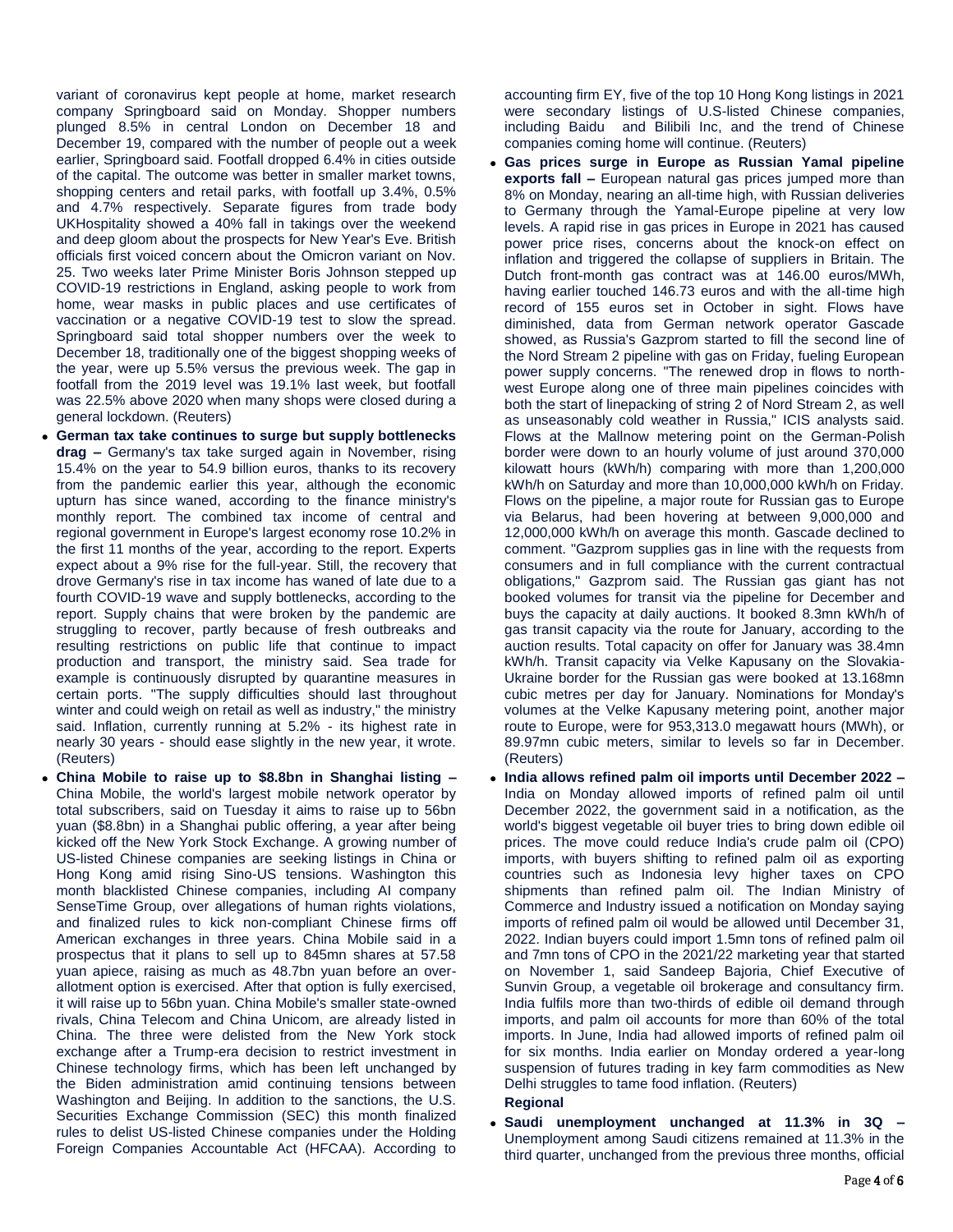data showed on Monday. The unemployment rate of Saudi Arabia's working age population, which includes all residents above 15 years old, was 6.6% in the third quarter, data from the General Authority for Statistics showed. That was also unchanged QoQ, but down by 1.9% percentage points YoY. (Reuters)

- **Saudi insurer Gulf Union Al Ahlia mulls Al Sagr Insurance merger –** Saudi insurers Gulf Union Al Ahlia Cooperative Insurance Co and Al Sagr Cooperative Insurance will consider merging after a board resolution. Gulf Union Al Ahlia announced to the Saudi Stock Exchange, Tadawul, that its board had resolved to start initial discussions with Al Sagr. The statement said if an initial agreement is reached, the two parties will enter into a non-binding MOU to assess the feasibility of the proposed merger, dependent on approvals. Gulf Union Al Ahlia was formed after a merger between Gulf Union and Al Ahlia, which was announced at the end of 2020. (Zawya)
- **China's oil imports in November from Saudi Arabia fall from a year earlier –** China's crude oil imports from Saudi Arabia in November fell 13% from a year earlier, but the kingdom retained its ranking as the top supplier to the world's biggest oil importer. Inflows of Saudi Arabian oil to China reached 7.4mn tonnes last month, or 1.8mn bpd, data from the General Administration of Customs showed on Monday. (Reuters)
- **Abo Moati renews loan with Al Jazeera Bank –** Abdullah Saad Mohammed AboMoati for Bookstores has extended its Sharia-aligned credit facilities agreement with Al Jazeera Bank. The company noted that the funding value stands at SR50mn, according to a bourse filing on Monday. Abo Moati added that the loan was obtained on 19 December 2021, holding a oneyear duration. (Zawya)
- **Etihad Atheeb telecom plans 350mn-riyals rights issue –** The Saudi telecom operator plans to use proceeds to pay off obligations and modernize its networks. AlJazira Capital is appointed as a financial adviser. (Bloomberg)
- **Sabic Agri-Nutrients appoints Abdulrahman Shamsaddin as CEO –** CEO position replaces company president role, which was held by Fahd bin Misfer Al-Battar. Al-Battar appointed chief operations officer. (Bloomberg)
- **UAE central bank to increase oversight of banks' real estate exposure –** The Central Bank of the United Arab Emirates said on Monday it would use new criteria to supervise banks' exposure to real estate, a crucial sector of the Gulf state's economy which has been sluggish for years. The regulator is introducing an "enhanced framework" that will cover all types of on-balance-sheet loans and investments, and off-balance-sheet exposures to the real estate sector, it said in a statement. This will require "banks to review and improve their internal policies to enhance sound underwriting, valuation and general risk management for their real estate exposures," it said. (Reuters)
- **Dubai's Tabreed to set up JV with IFC to invest \$400mn in India –** Dubai-based district cooling firm Tabreed has entered into a strategic partnership with the International Finance Corporation (IFC), a member of the World Bank Group, to invest about \$400mn in India over the next five years. Under the partnership agreement, Tabreed India, currently a wholly owned subsidiary of Tabreed, will be transferred to a new holding company established in Singapore, in which Tabreed will hold a 75% stake and IFC will have 25%, according to a filing by Tabreed on the Dubai Financial Market where its shares trade. (Zawya)
- **Emirates Development Bank, FAB to provide AED165mn revolving credit facility to Lamprell –** Emirates Development Bank (EDB) on Monday announced the closure of a AED165mn revolving credit facility, co-arranged with First Abu Dhabi Bank

(FAB) to Lamprell Energy Ltd, a leading provider of services to the international energy sector. The bespoke credit facility additionally benefited from the comprehensive trade credit solutions provided by Etihad Credit Insurance (ECI), the UAE Federal export credit company. The facility is in line with EDB's strategy to support large corporates operating in priority sectors and enhance their contribution to the UAE's industrial sector. (Zawya)

- **Abu Dhabi IHC acquires majority stake in Al Qudra Holding –** Abu Dhabi-based investment company International Holding Co. (IHC) said on Monday it has acquired a majority and controlling stake in Al Qudra Holding, following the completion of merger between Al Qudra and Al Tamouh Investments. The acquisition will enable IHC to broaden its portfolio in the real estate, services, and hospitality area, it said in a statement. (Zawya)
- **Fitch: Oman outlook improved on higher oil and fiscal reforms –** Ratings agency Fitch said on Monday it had revised Oman's outlook to "stable" from "negative" as higher oil prices and fiscal reforms improve the balance sheet of the heavily indebted Gulf state. "The revision of the outlook reflects actual improvements in, and the expected evolution of, key fiscal metrics including government debt/GDP and the budget deficit," Fitch said in a statement. This was driven by "higher oil prices and fiscal reforms, and a lessening of external financing pressures relative to recent years even as external funding needs remain high", it added. A relatively small crude producer when compared to its wealthier Gulf neighbors, Oman is more sensitive to oil price swings, meaning it was hit especially hard by the pandemic-driven price crash in 2020. (Reuters)
- **Oman sells OMR183mn 28-day bills; bid-cover 1.03 –** Oman sold OMR183mn of bills due January 19, 2022 on December 20. Investors offered to buy 1.03 times the amount of securities sold. The bills were sold at a price of 99.95, have a yield of 0.647% and will settle on December 22. (Bloomberg)
- **Bahrain sells BHD70mn 91-day bills; bid-cover 1.18 –** Bahrain sold BHD70mn of bills due March 23, 2022 on December 20. Investors offered to buy 1.18 times the amount of securities sold. The bills were sold at a price of 99.6296, have a yield of 1.47% and will settle on December 22. (Bloomberg)